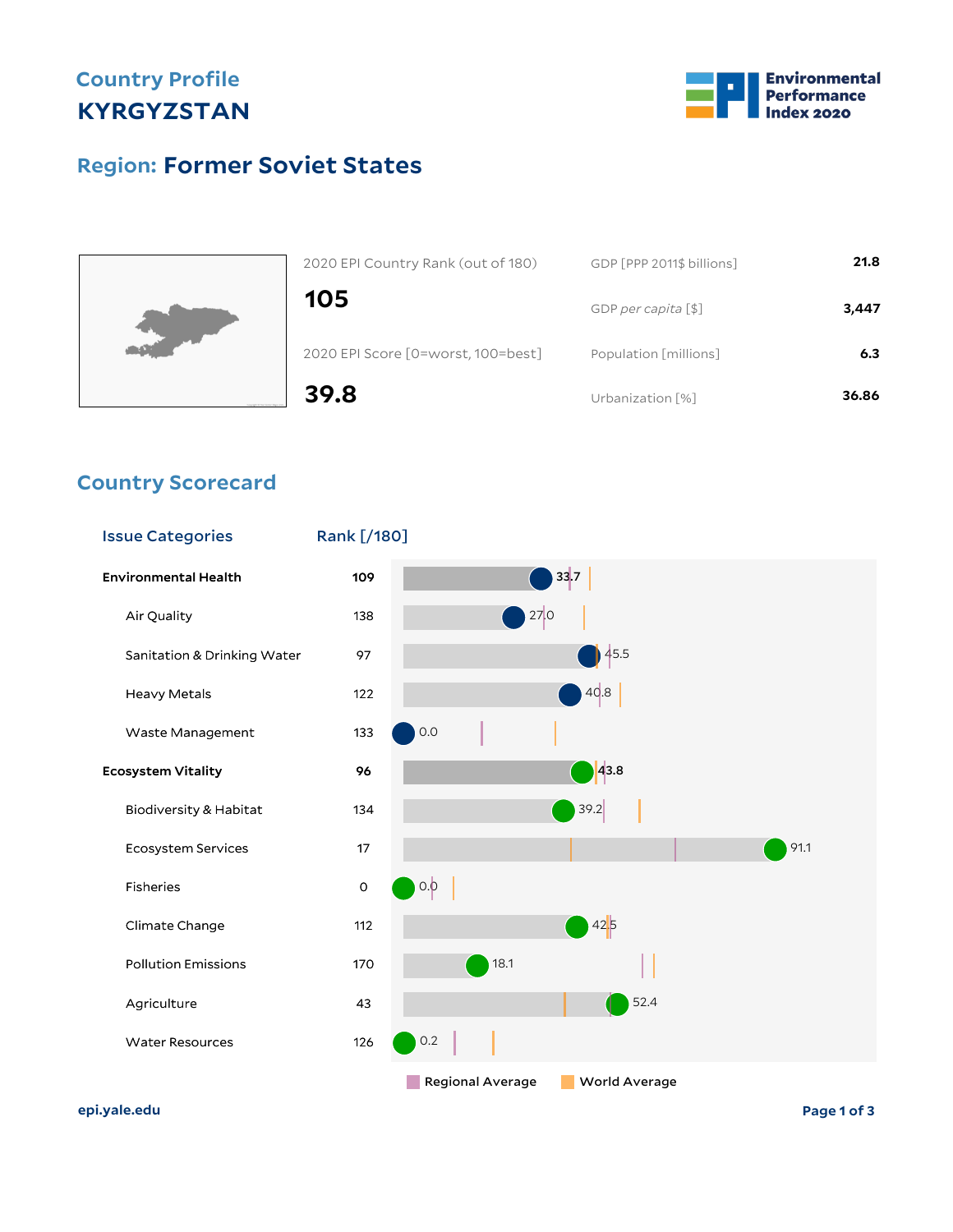# **KYRGYZSTAN Country Profile**



### **Former Soviet States Region:**

|                                                     | Rank            | <b>EPI Score</b> | 10-Year<br>Change        | <b>Regional</b><br>Rank | <b>Regional</b><br><b>Average</b> |
|-----------------------------------------------------|-----------------|------------------|--------------------------|-------------------------|-----------------------------------|
| <b>Environmental Performance Index</b>              | 105             | 39.8             | $-1.9$                   | 11                      | 45.7                              |
|                                                     |                 |                  |                          |                         |                                   |
| <b>Environmental Health</b>                         | 109             | 33.7             | $+4.9$                   | 9                       | 40.7                              |
| Air Quality                                         | 138             | 27               | $+5.7$                   | 9                       | 34.3                              |
| Household solid fuels                               | 111             | 26.8             | $+7.7$                   | 11                      | 46.9                              |
| $PM_{2.5}$ exposure                                 | 135             | 27.9             | $+4.5$                   | 6                       | 24.8                              |
| Ozone exposure                                      | 170             | 19.1             | $+4.5$                   | 12                      | 38.2                              |
| <b>Sanitation &amp; Drinking Water</b>              | 97              | 45.5             | $+4.5$                   | 10                      | 50.5                              |
| Unsafe sanitation                                   | 109             | 42.9             | $+4.2$                   | 11                      | 49.0                              |
| Unsafe drinking water                               | 78              | 47.2             | $+4.6$                   | 10                      | 51.5                              |
| Heavy Metals / Lead exposure                        | 122             | 40.8             | $+6.1$                   | 10                      | 48.0                              |
| Waste Management / Controlled solid waste           | 133             | 0                | $\qquad \qquad -$        | 7                       | 19.1                              |
| <b>Ecosystem Vitality</b>                           | 96              | 43.8             | $-6.6$                   | 9                       | 49.0                              |
| <b>Biodiversity &amp; Habitat</b>                   | 134             | 39.2             | $\overline{\phantom{a}}$ | 9                       | 48.9                              |
| Terrestrial biomes (nat'l)                          | 154             | 20.7             | $+0.2$                   | 9                       | 41.5                              |
| Terrestrial biomes (global)                         | 155             | 22.3             | $+0.1$                   | 11                      | 46.2                              |
| Marine protected areas                              | $\circ$         | $\mathsf O$      | $\equiv$                 | $\overline{7}$          | 14.7                              |
| Protected Areas Representativeness Index            | 116             | 20.6             | $+2.2$                   | 5                       | 16.5                              |
| Species Habitat Index                               | 33              | 93.4             | $-3.3$                   | 5                       | 90.4                              |
| Species Protection Index                            | 124             | 55.1             | $\overline{a}$           | 10                      | 68.9                              |
| Biodiversity Habitat Index                          | 59              | 58.7             | $+0.4$                   | 5                       | 56.0                              |
| <b>Ecosystem Services</b>                           | $\overline{17}$ | 91.1             | $+21.9$                  | 3                       | 66.4                              |
| Tree cover loss                                     | 13              | 93.6             | $+22.8$                  | 3                       | 66.1                              |
| Grassland loss                                      | 123             | 47.1             | $+8.2$                   | 11                      | 59.0                              |
| Wetland loss                                        | 0               | O                | $\overline{\phantom{a}}$ | 12                      | 77.3                              |
| <b>Fisheries</b>                                    | $\circ$         | O                | $\overline{\phantom{0}}$ | $\overline{7}$          | 7.0                               |
| <b>Fish Stock Status</b>                            | 0               | 0                | $\overline{a}$           | 7                       | 7.8                               |
| Marine Trophic Index                                | $\circ$         | 0                | $\overline{a}$           | $\overline{7}$          | 10.7                              |
| Fish caught by trawling                             | $\circ$         | 0                |                          | $\overline{7}$          | 3.2                               |
| Climate Change                                      | 112             | 42.5             | $-10.6$                  | 10                      | 50.5                              |
| $CO2$ growth rate                                   | 114             | 34.1             | $-9.1$                   | 10                      | 44.6                              |
| CH <sub>4</sub> growth rate                         | 134             | 46.2             | $-19.7$                  | 7                       | 49.9                              |
| F-gas growth rate                                   | 67              | 89.6             | $+19.6$                  | 3                       | 88.5                              |
| N <sub>2</sub> O growth rate                        | 149             | 33.8             | $-23.9$                  | $\overline{7}$          | 33.9                              |
| Black Carbon growth rate                            | 172             | $\mathsf O$      | $-65.8$                  | 12                      | 46.9                              |
| CO <sub>2</sub> from land cover                     | 1               | 100              |                          | 1                       | 83.3                              |
| Greenhouse gas intensity growth rate                | 123             | 39.2             | $+0.1$                   | 8                       | 49.2                              |
| Greenhouse gas emissions per capita                 | 59              | 68.1             | $-4.6$                   | $\overline{c}$          | 41.5                              |
| <b>Pollution Emissions</b>                          | 170             | 18.1             | $-69.3$                  | 11                      | 58.4                              |
| $SO2$ growth rate                                   | 154             | 36.1             | $-38.7$                  | 10 <sup>°</sup>         | 60.8                              |
| $NOx$ growth rate                                   | 176             | $\mathsf O$      | $-100.0$                 | 12                      | 55.9                              |
| Agriculture / Sustainable Nitrogen Management Index | 43              | 52.4             | $-7.0$                   | 5                       | 50.5                              |
| Water Resources / Wastewater treatment              | 126             | $0.2\,$          | $\overline{\phantom{0}}$ | 11                      | 12.4                              |

**Note:** three largest increases in green and three largest decreases in red. "–" indicates no change.

#### **epi.yale.edu Page 2 of 3**